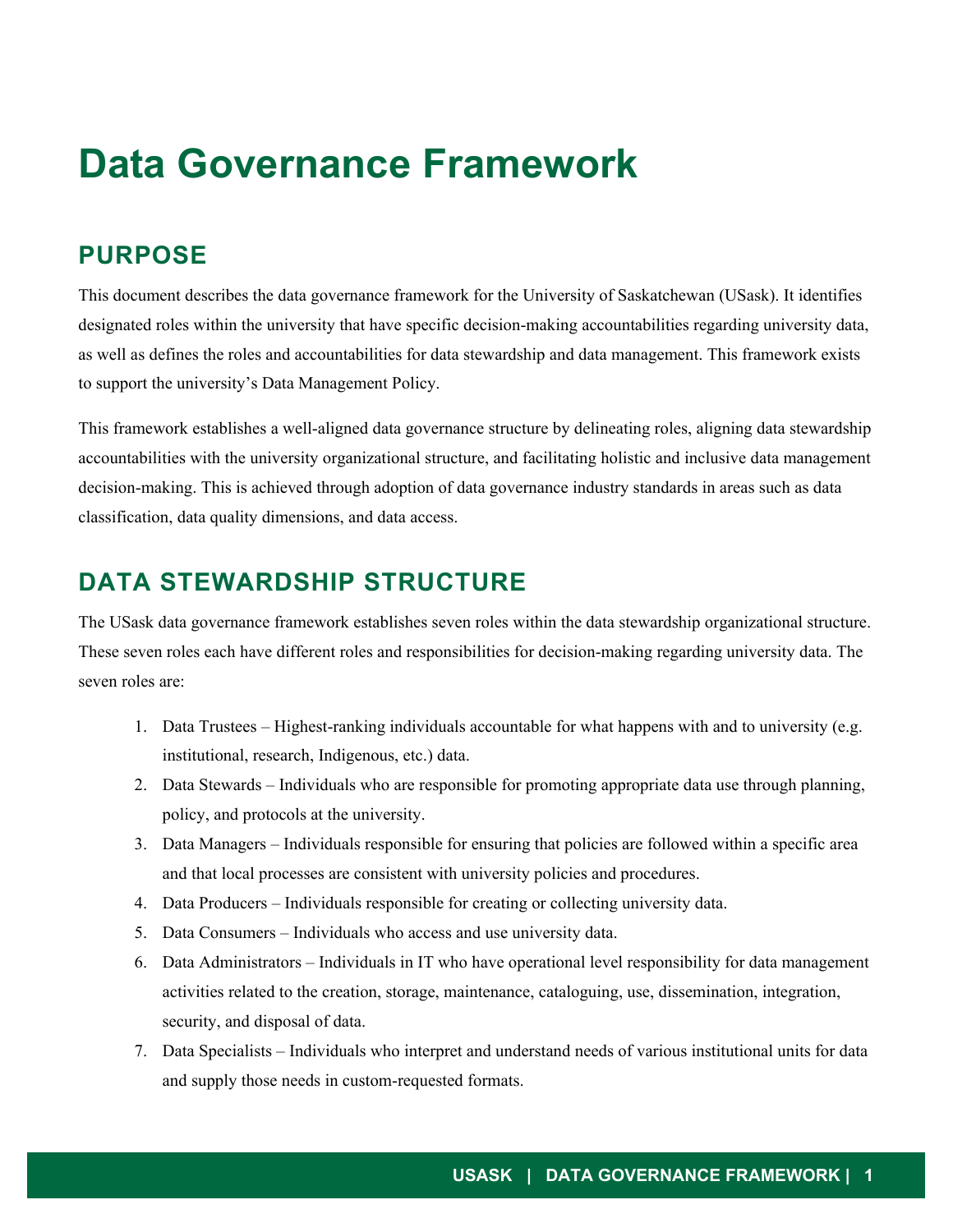The relationship between these roles and their responsibilities as applicable at the university are described in more detail in the following section. Appendix A includes a list of university Data Trustees, while appendix B provides data management-related definitions, and Appendix C provides links to data governance reference material.

# **ROLES AND RESPONSIBILITIES**

#### **Data Trustees**

Data trustees provide collaborative leadership, strategic direction, and accountability for what happens with and to data.

As a group, the data trustees are responsible for:

- Actively participating in the Data Governance Leadership Committee.
- Approving data management policies, guidelines, standards, and procedures.
- Approving changes to the scope of functional areas.
- Resolving issues of procedure.

As individuals, data trustees are responsible for appointing data stewards, delegating data stewardship accountabilities in their functional or research area, and establishing data stewardship committees as appropriate.

The **President** is the institutional data trustee and is the university's authority for university data and information. The institutional data trustee is responsible for:

- Ensuring that the university has a data management policy that safeguards and protects the university's data.
- Making decisions about university data in strategic and high-impact situations that could affect the entire university. These could include data decisions that involve legal precedent, involve ransom of university data, or involve disclosure of information that significantly impacts the reputation of the university.

The **Vice-President Finance and Resources** is the designated Head for the purposes of section 2(e) of The Local Authority Freedom of Information and Protection of Privacy Act (LAFOIP). The Head has authority for all decisions made on behalf of the university pursuant to this policy and under the Act. The Vice-President Finance and Resources also oversees the Management of University Records policy.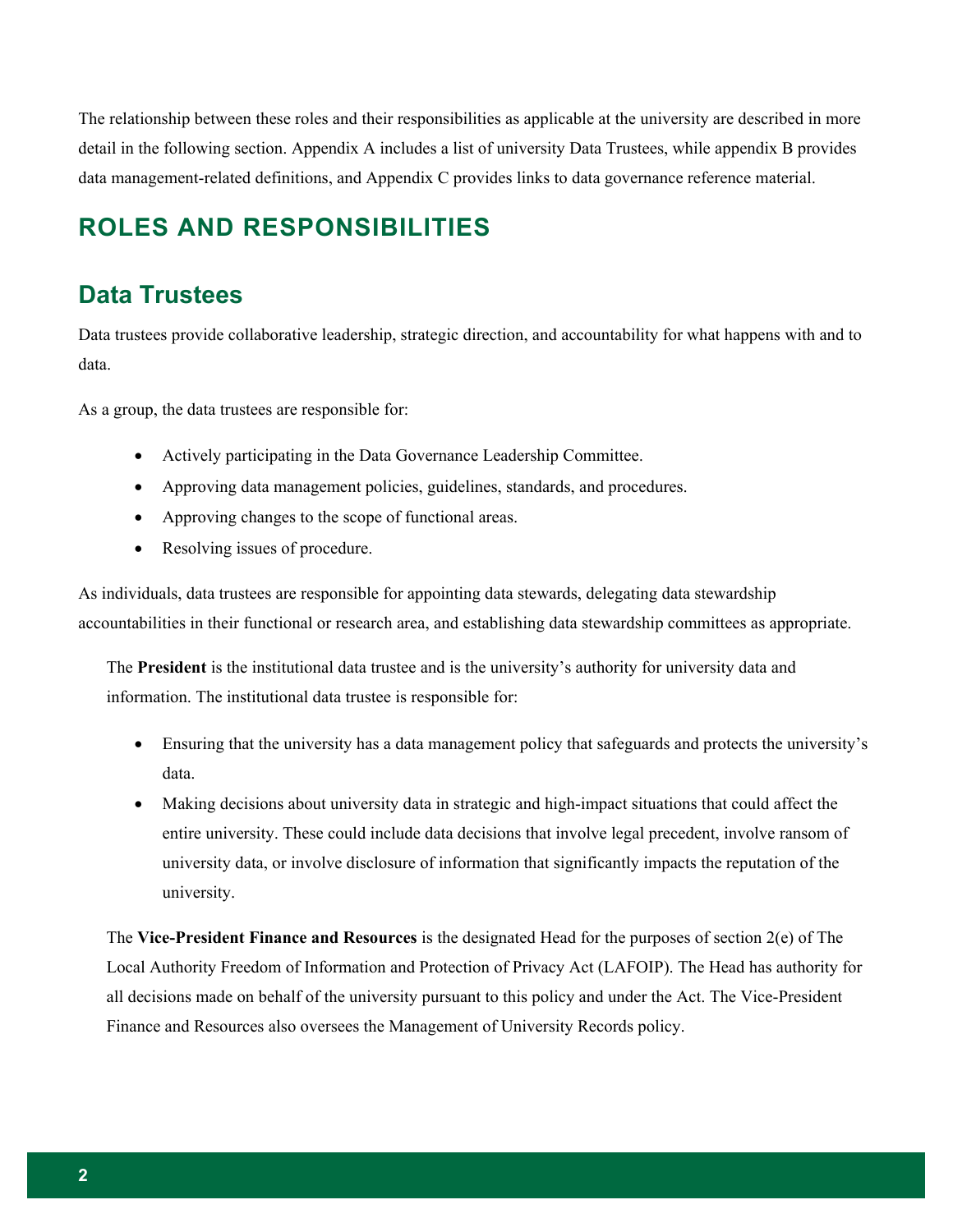The **Provost** is the institutional authority for decisions on the management and use of the university's data pertaining to institutional-level planning, resource allocation, budget frameworks, and the university's academic programs and academic policy.

The **Vice-Presidents, Vice-Provosts, the CIO, Associate Provosts and Associate Vice-Presidents** with senior leadership responsibilities for functional areas are data trustees for their data domain areas.

The **Principal Investigator** (PI) is the data trustee for their research and is accountable for all decisions regarding that data and for meeting the responsibilities outlined in the Responsible Conduct of Research Policy and as required by the funding agency.

#### **Data Stewards**

Senior university officials (typically at the level of directors, deans, and Principal Investigators or their delegate(s)) in university units who are responsible for promoting appropriate use of data through planning, policy, and protocols at the university.

#### *Collective Decision-Making Responsibilities*

Data stewards have stewardship responsibilities for particular elements and/or aspects of institutional data. However, in many cases data stewardship responsibilities for a particular data element span multiple functional areas resulting in shared interests among many stakeholders. For example, data about faculty has stakeholders in the Human Resources administrative unit, as well as in a dean's office; student data becomes alumni data when a student graduates; and Indigenous data crosses all functional areas.

In the situations when data is shared across multiple functions, the data stewards are responsible for:

- Following university governance practices to get proper engagement in decision making.
- Including representatives from all functional areas and communities in decisions about overlapping data sets.
- Managing collectively the data stewardship responsibilities for data that spans multiple functional areas and/or units.
- Resolving issues for data elements that span multiple functional areas and/or units. If there are any data issues that cannot be resolved at the Data Steward level, these should be escalated to the Data Trustee level.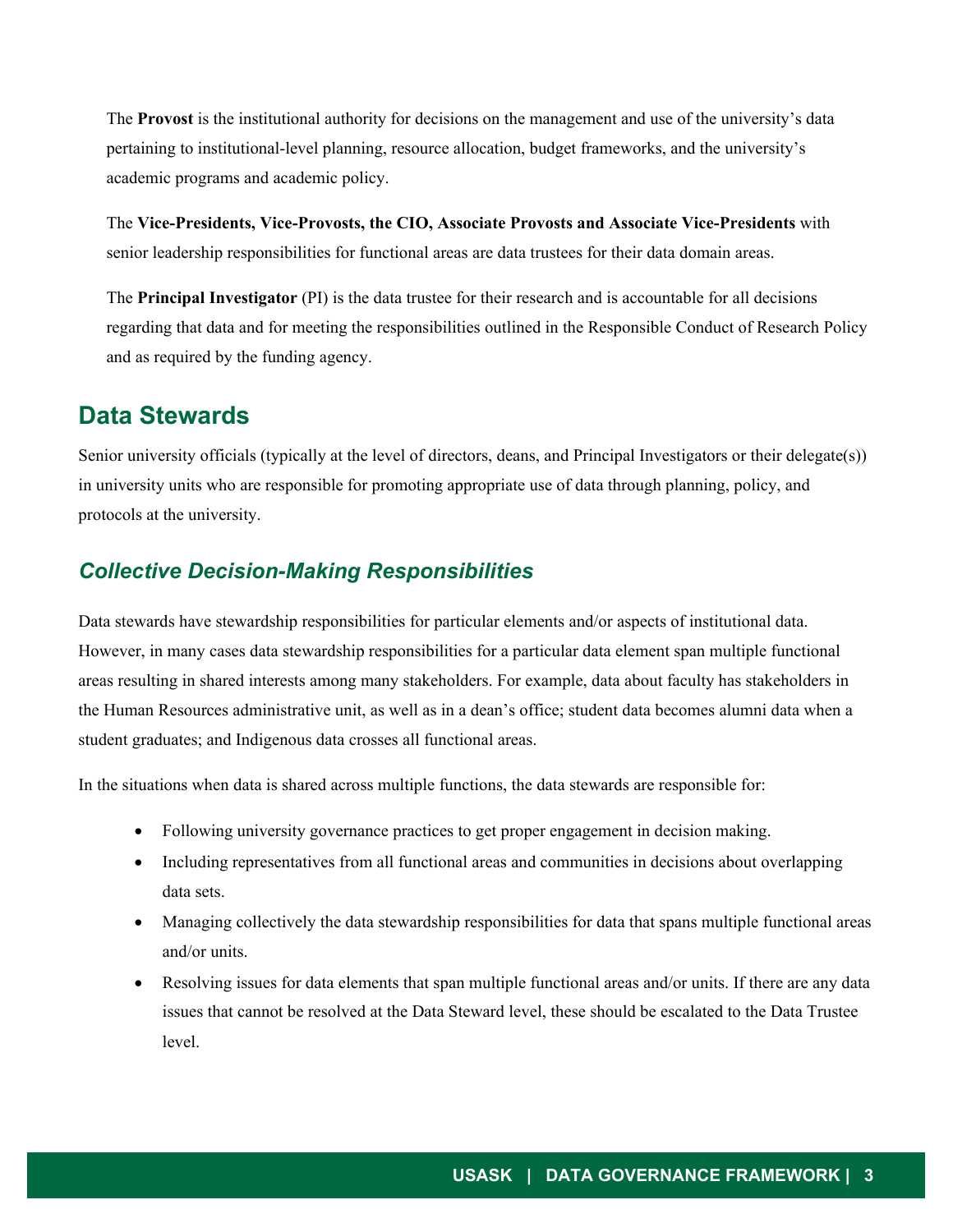As a group, the data stewards have a responsibility to promote and encourage a university view of the data resource, to give consideration to all stakeholders for that data, to follow university governance practise to engage with affected communities and populations groups when decisions are being made, and to ensure that its use is in line with university policies and any relevant data sharing agreements.

#### *Individual Responsibilities*

As individuals, the data stewards have specific responsibilities and authority for the management, access, use, definition, and quality of data that pertains to their functional areas and/or is deemed to be under their purview. These responsibilities include:

- Appointing data managers and delegating operational stewardship accountabilities.
- Providing governance oversight for data within their area of responsibility, including:
	- o Defining the scope of data domains and approving changes.
	- o Reviewing and approving data definitions, compliance, and access classifications (public, internal, limited, and restricted).
	- o Reviewing quality metrics and assessment of progress toward improvements in data integrity.
	- o Prioritizing data issues for resolution.
- Approving the use of institutional data for which they are responsible, for the purposes of research.
- Approving and ensuring compliance regarding the release of, responsible use of, and access to data for which they are responsible.
- Approving the appropriate access of data by vendors and agents, while ensuring that agreements about the use and disclosure of such data are negotiated, documented, and compliant with regulatory requirements and university policies.
- Recognizing when data belongs to and/or affects a particular community (e.g. Indigenous communities) or segment of the population (e.g. gender identity), or relates to dimensions or attributes within such groups, and then:
	- o Seeking out either the established groups or dedicated individuals at the university that specialize in engagement with that community or segment of the population.
- Actively participating in the Data Stewardship Committees.

In the case of research data, the PI (or delegate) is the data steward for the data associated with their research and is responsible for all decisions regarding that data. The PI (or delegate) is also responsible for meeting the responsibilities outlined in the Responsible Conduct of Research Policy and as required by their funding agencies.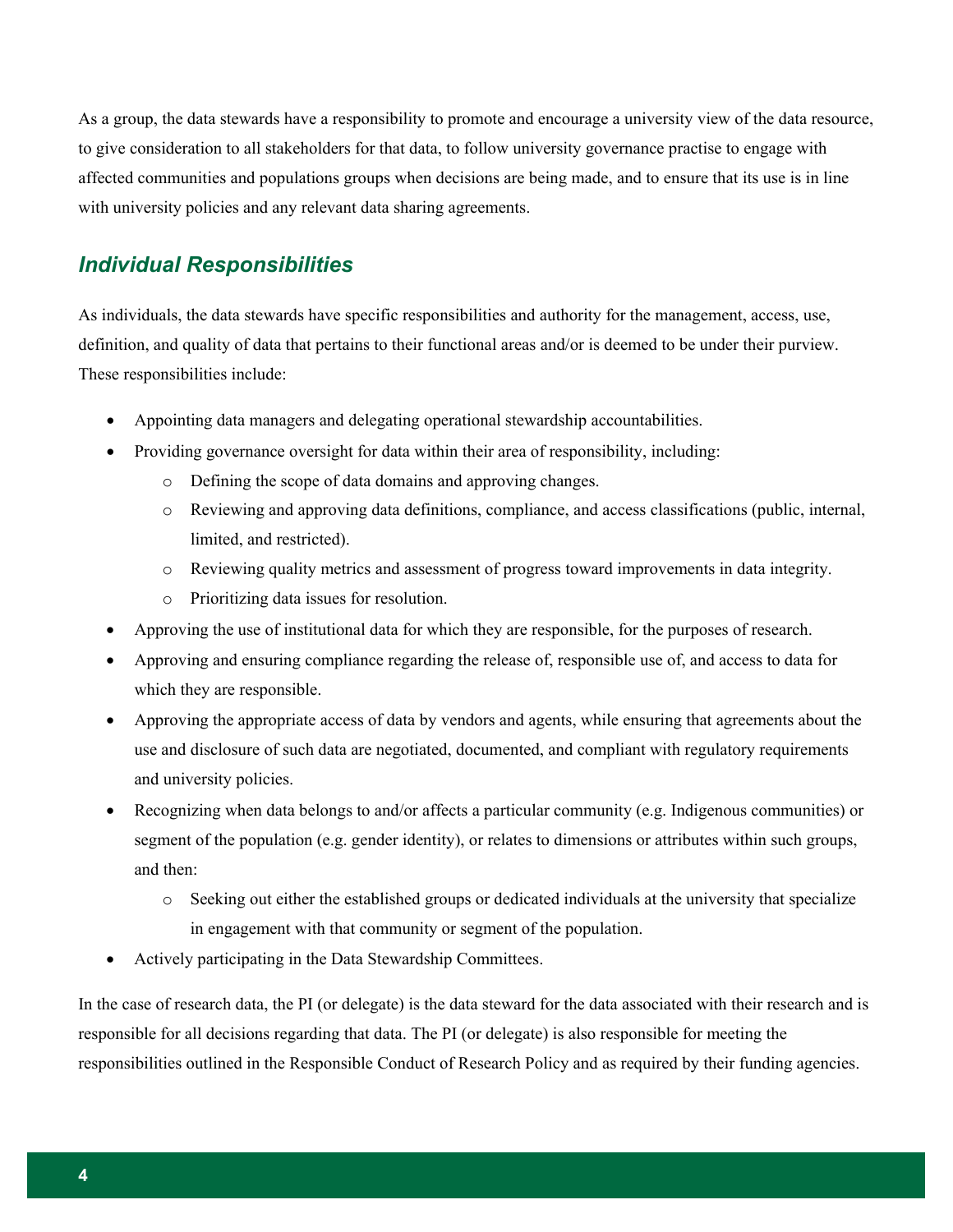#### **Data Managers**

Data managers are individuals in positions with operational responsibility for institutional data. They are responsible for ensuring that policies are followed within a specific area and that local processes are consistent with university policies and procedures.

Both as individuals and collectively, responsibilities of data managers for institutional data include:

- Developing data definitions.
- Assessing and documenting data compliance.
- Categorizing data into access classifications (public, internal, limited, and restricted).
- Reviewing and approving requests for data access, if delegated to them.
- Assessing data quality.
- Identifying and documenting data issues and ensuring the issues are addressed.
- Identifying source systems of record.
- Working collaboratively with other functional areas and following university governance practices for data management.
- Recognizing when data belongs to and/or affects a particular community (e.g. Indigenous communities) or segment of the population (e.g. gender identity), or relates to dimensions or attributes within such groups, and then:
	- o Seeking out either the established groups or dedicated individuals at the university that specialize in engagement with that community or segment of the population.

In the case of research data, the PI (or delegate) is the data manager and is responsible for meeting the data management responsibilities outlined in the Responsible Conduct of Research Policy and as required by the funding agencies.

#### **Data Producers**

Data producers are employees of the university who collect, create, update, or delete data during the regular course of their day-to-day activities. Every employee has the potential to be a data producer either through their job responsibilities (e.g. creating class build data, entering new employee data) or through their role as an employee (e.g. submitting expense claims and time reporting).

Responsibilities of data producers for institutional data include: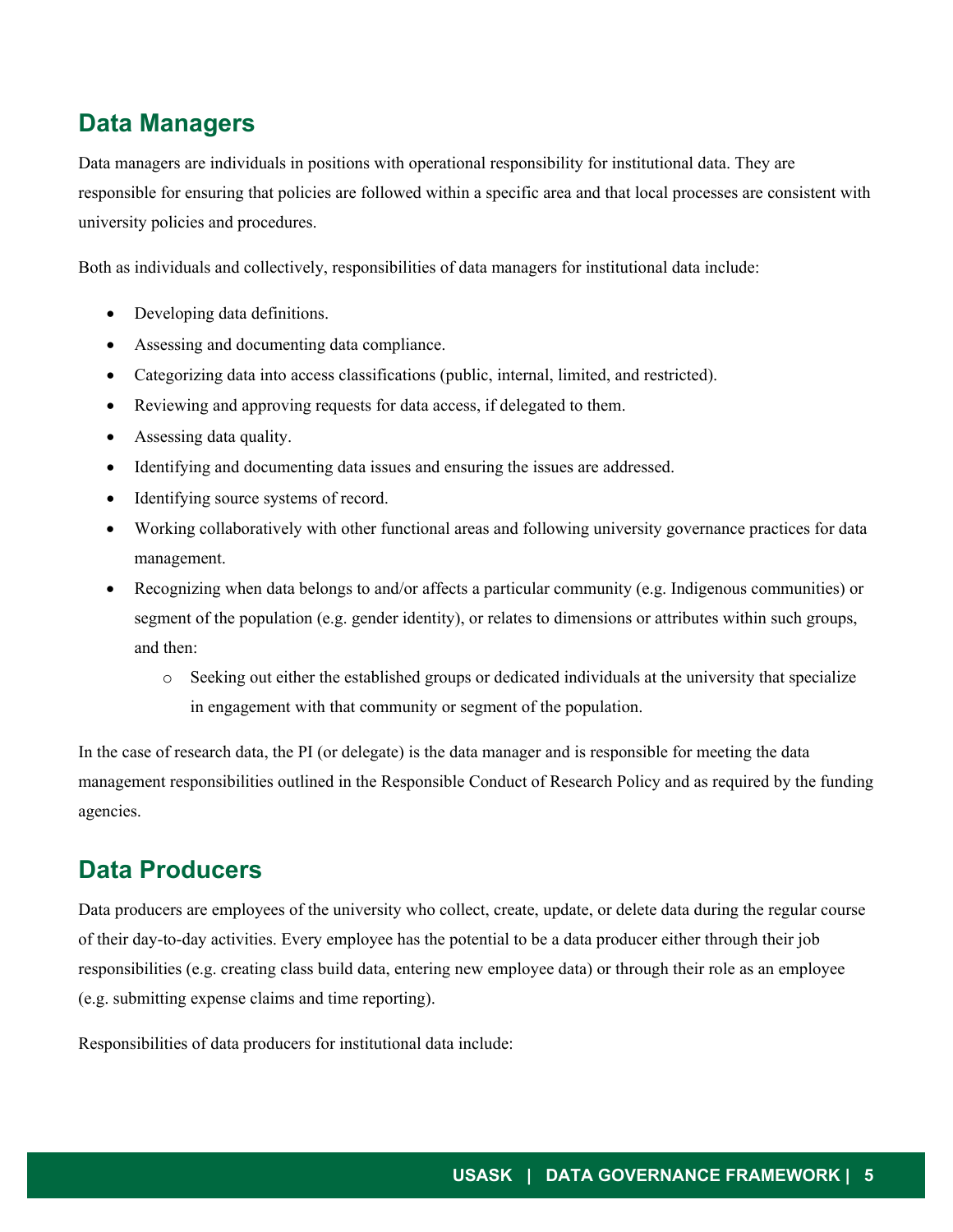- Creating, collecting, and updating university data in a way that maintains good data quality (i.e. accurate, consistent, and timely).
- Contacting the appropriate data manager/resource person when there are questions on how data should be collected, created, or updated.
- Complying with university retention and disposition schedules and other procedures related to the management of university records.

If data producers intend to collect data outside of approved university systems, they are responsible for:

- Finding out if the data is already available in a university system.
- Verifying that the data is being collected for an appropriate purpose.
- Assessing if collecting the data complies with privacy legislation.
- Contacting the appropriate data manager/data steward or privacy officer for assistance.

In the case of research data, the PI (or delegate) is the data producer and is responsible for meeting the data management responsibilities outlined in the Responsible Conduct of Research Policy and as required by the funding agencies.

### **Data Consumers**

Data consumers are individuals at the university who have been granted access to university data in order to carry out their assigned duties or in fulfillment of their role at the University of Saskatchewan. In some cases, this includes individuals who are external to the university, such as auditors or researchers from a different institution.

Data consumers are responsible for:

- Complying with the institutional data policies and following established procedures, such as data storage and handling guidelines.
- Understanding the definition, quality, and usage limitations of data.
- Protecting the data within their care in any format (e.g. print, digital).
- Protecting their data access privileges from unauthorized use.

#### **Data Specialists**

Data specialists are individuals at the university who interpret and understand the needs of various university units for data and provide data-driven information to meet those needs.

Their data management responsibilities may include: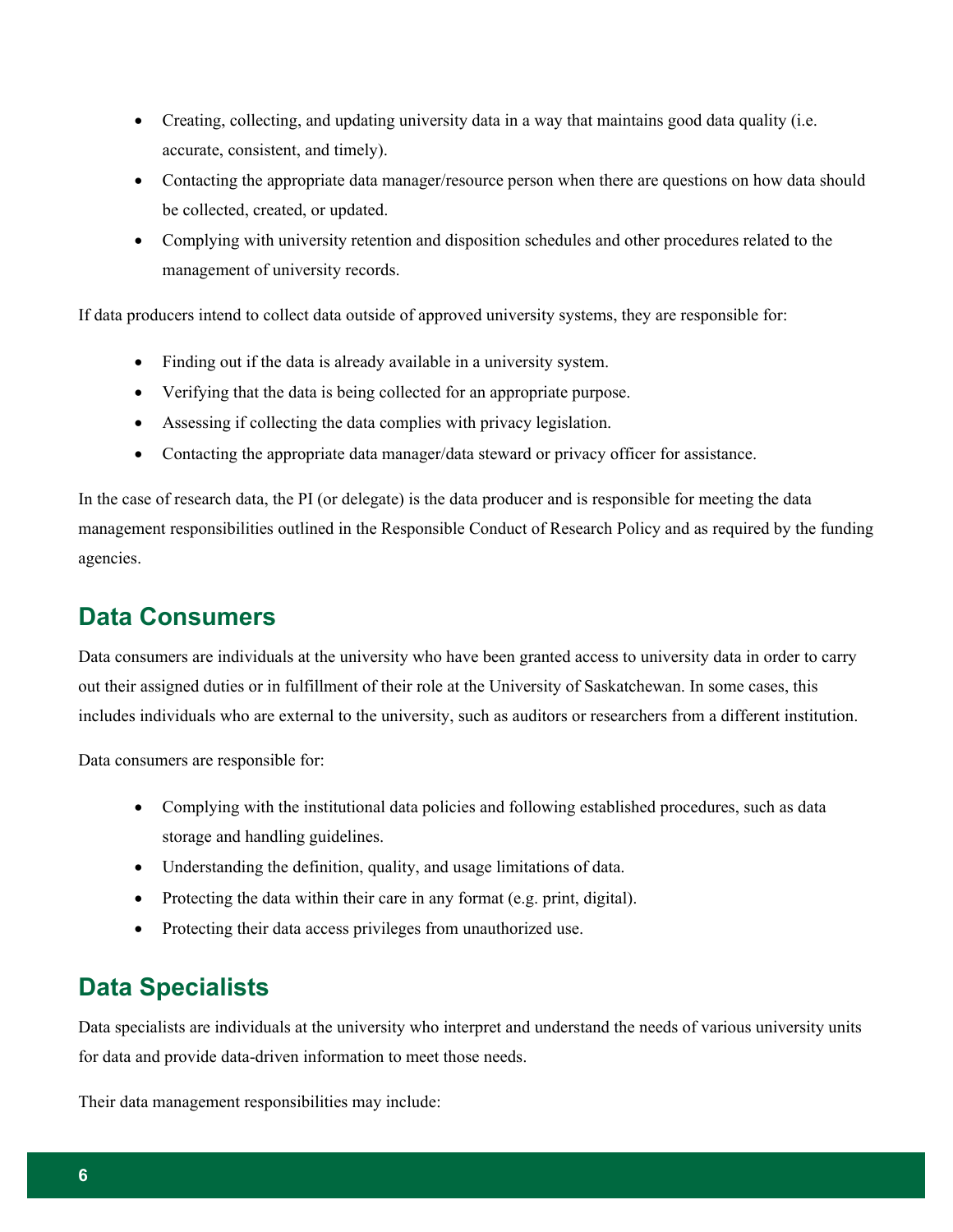- Analyzing data to support the identification of emerging trends, development of metrics and comparators, etc.
- Providing definitions, compliance, and access recommendations for data.
- Developing data profiles to facilitate data quality assessments.
- Facilitating data governance working groups and committees.
- Providing training and facilitation on data governance.
- Facilitating and supporting the threat and risk assessment/privacy impact assessment (TRA/PIA) process.

In the case of research data, the PI (or delegate) is the data specialist and is responsible for meeting the data management responsibilities outlined in the Responsible Conduct of Research Policy and as required by the funding agencies.

### **Data Administrators**

Data administrators are ICT personnel who have operational level responsibility for data management activities related to the creation, storage, maintenance, cataloguing, use, dissemination, and disposal of data.

Their data management responsibilities may include:

- Providing access to secure facilities and services to support data management activities.
- Implementing access and security controls based on access classifications.
- Developing QA processes to identify data issues.
- Maintaining the underlying data infrastructure and an easy-to-use, accessible data dictionary.
- Facilitating and supporting the threat and risk assessment/privacy impact assessment (TRA/PIA) process.

In the case of research data, the PI (or delegate(s)) is responsible to work with data administrators in ICT in order to meet their data management responsibilities to protect and secure their research data as outlined in the Responsible Conduct of Research Policy and as required by the funding agencies.

#### **INSTITUTIONAL DATA GOVERNANCE STRUCTURES**

In order to support the institutional data governance activities of the university, three types of governance bodies exist. Committees and working groups are organized around functional areas and data domains. They include:

• Data Governance Leadership Committee – Members include the Data Trustees.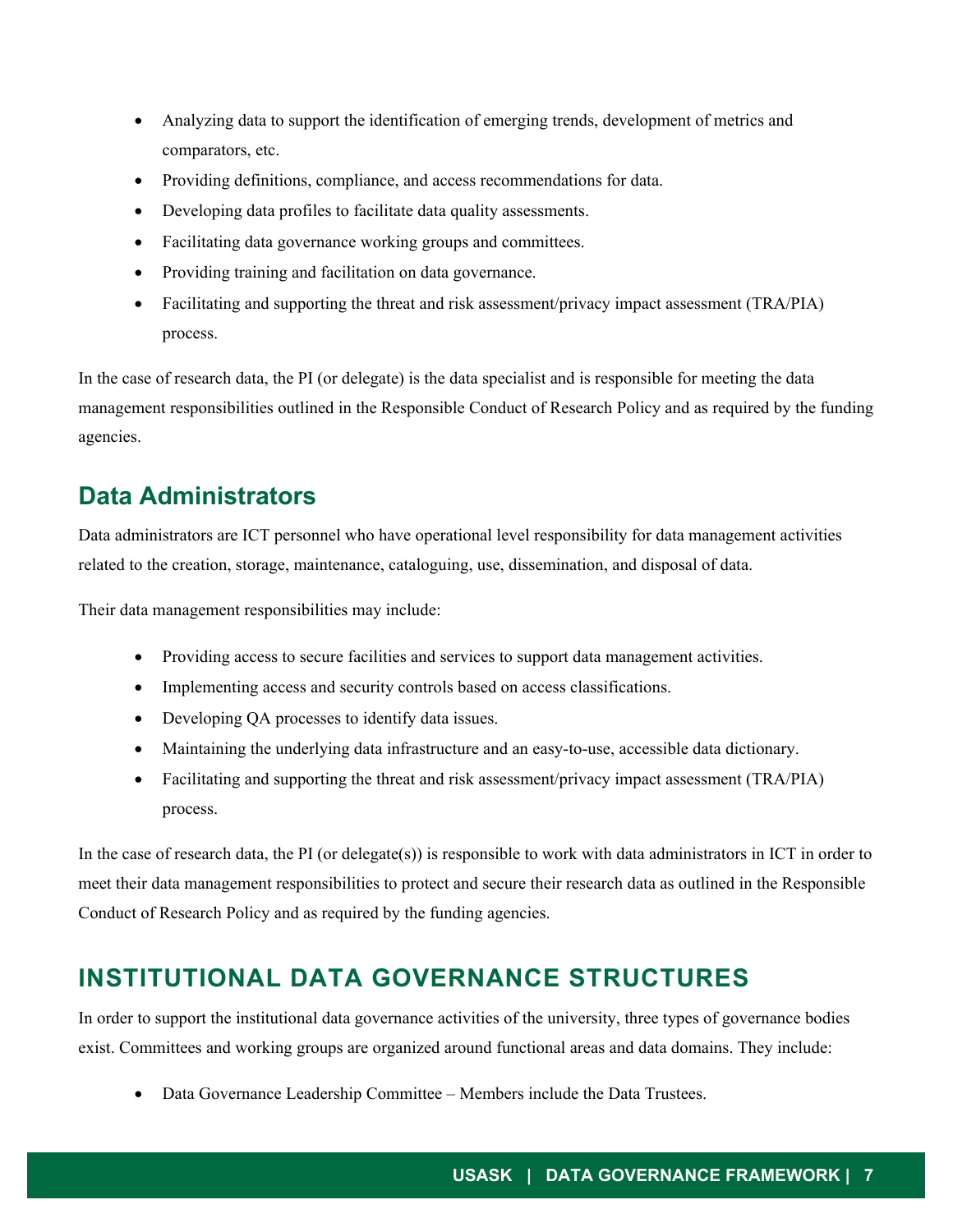- Data Stewardship Committees Members include Data Stewards.
- Data Working Groups Members include Data Managers, Data Specialists, and Data Administrators.

These committees and working groups generally meet on a regular basis to address data issues appropriate for their level of responsibility.

# **RESEARCH DATA GOVERNANCE STRUCTURES**

Principal Investigators (PI), in their role as Data Trustees for research data, are accountable for what happens with and to their research data. Given the variation in the scale and jurisdiction of different research projects, the PI may also act as data steward and data manager for their research data, or choose to delegate those responsibilities to others involved in their research.

Additional data governance structures include:

- Research ethics boards
- Funding agencies (e.g. Tri-Agency)
- Partner entities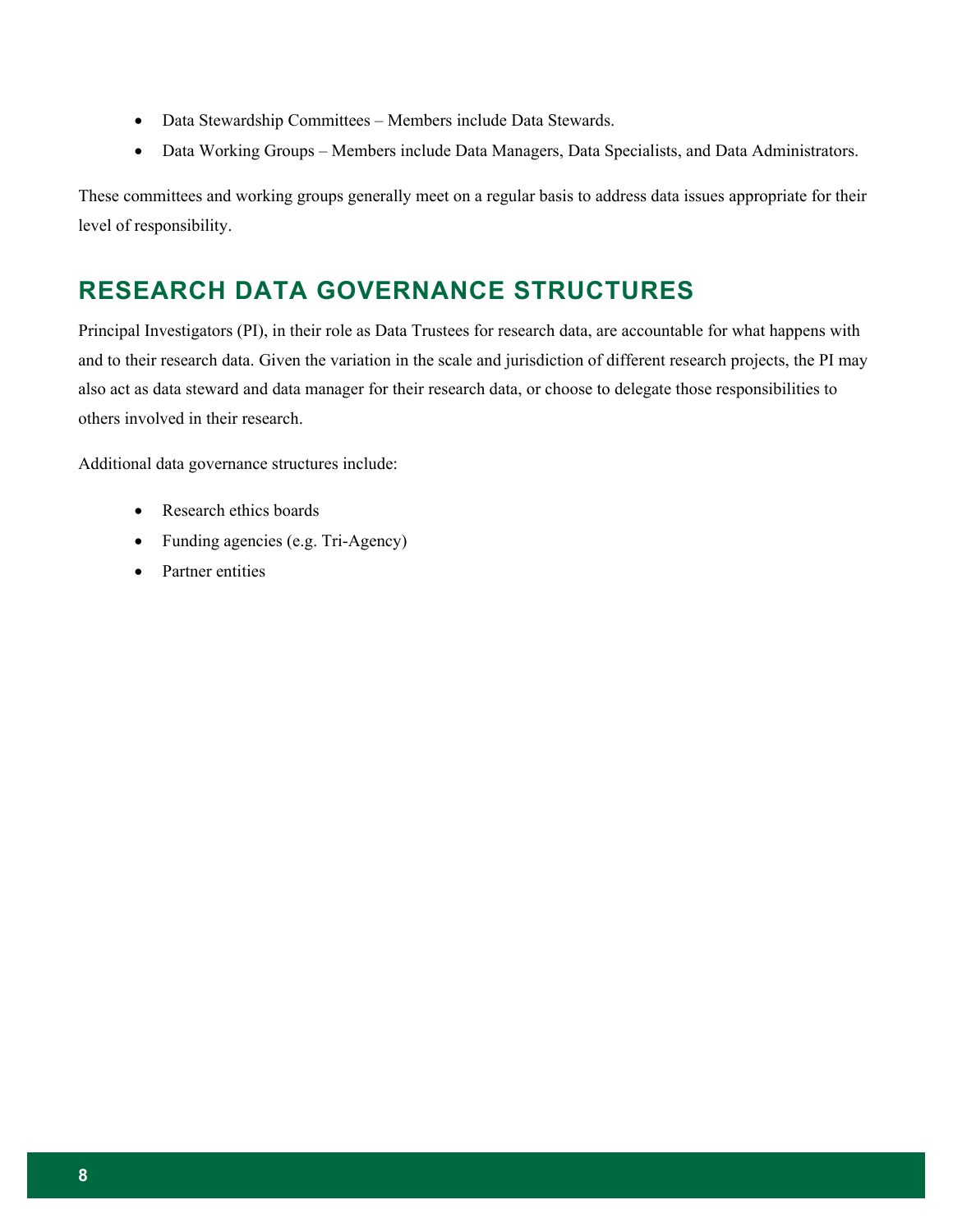# **Appendix A – List of University of Saskatchewan Data Trustees**

Data trustees have stewardship accountability for all data; however, each data trustee has areas of data responsibility for which they have expertise, and these areas may overlap each other. For example, data about Indigenous faculty would cross the areas of data responsibility for Vice-Provost, Indigenous Engagement, Vice-Provost Faculty Relations, and Associate Vice-President People & Resources.

| <b>Trustee Position</b>                                                                                                     | <b>Trustee Name</b>     | <b>Areas of Data Responsibility</b>                                                                                                                        |
|-----------------------------------------------------------------------------------------------------------------------------|-------------------------|------------------------------------------------------------------------------------------------------------------------------------------------------------|
| President                                                                                                                   | Peter Stoicheff         | University data                                                                                                                                            |
| Vice-President Finance and<br>Resources                                                                                     | <b>Greg Fowler</b>      | Freedom of information and protection of privacy<br>matters and Records Management                                                                         |
| Provost                                                                                                                     | Airini                  | Data pertaining to institutional-level planning, resource<br>allocation, budget frameworks, and the university's<br>academic programs and academic policy  |
| Vice-Provost, Indigenous<br>Engagement (Interim)                                                                            | Angela Jaime            | Data created or collected by the university that is<br>associated with Indigenous individuals or Indigenous<br>communities                                 |
|                                                                                                                             |                         | Data created, collected, or derived from research,<br>scholarly, and artistic activity associated with<br>Indigenous individuals or Indigenous communities |
| Vice-Provost, Teaching, Learning and<br><b>Student Experience</b>                                                           | Jay Wilson<br>(Interim) | Student and student services data<br>Administrative data about teaching and learning<br>activities                                                         |
|                                                                                                                             |                         | Health and wellness data                                                                                                                                   |
| Principal Investigator                                                                                                      | Various                 | Data created or derived from research, scholarly, and<br>artistic activity                                                                                 |
| Associate Vice-President(s) Research                                                                                        | <b>Terry Fonstad</b>    | Administrative data about research activities                                                                                                              |
| <b>Vice-Provost Faculty Relations</b>                                                                                       | <b>TBD</b>              | Data about faculty, including data contained in<br>Curriculum Vitae                                                                                        |
| Associate Vice-President People &<br>Resources                                                                              | Cheryl Carver           | Human resources data                                                                                                                                       |
|                                                                                                                             |                         | Financial data                                                                                                                                             |
| Director of Infrastructure Planning &<br>Land Development and Director of<br><b>Enterprise Project Management</b><br>Office | Janelle<br>Hutchinson   | Data about the university's physical assets                                                                                                                |
| <b>Associate Vice-President Services</b>                                                                                    | Wade Epp                | Data about the university's operational services                                                                                                           |
| Vice-President University Relations                                                                                         | Cheryl Hamelin          | Alumni, donor relations, and communications data                                                                                                           |
| Dean, University Library                                                                                                    | Melissa Just            | Data about library collections and circulation                                                                                                             |
| Associate Vice-President, Information<br>and Communication Technology and<br>Chief Information Officer                      | Shari Baraniuk          | Data pertaining to central identity services that are<br>shared across all functional areas                                                                |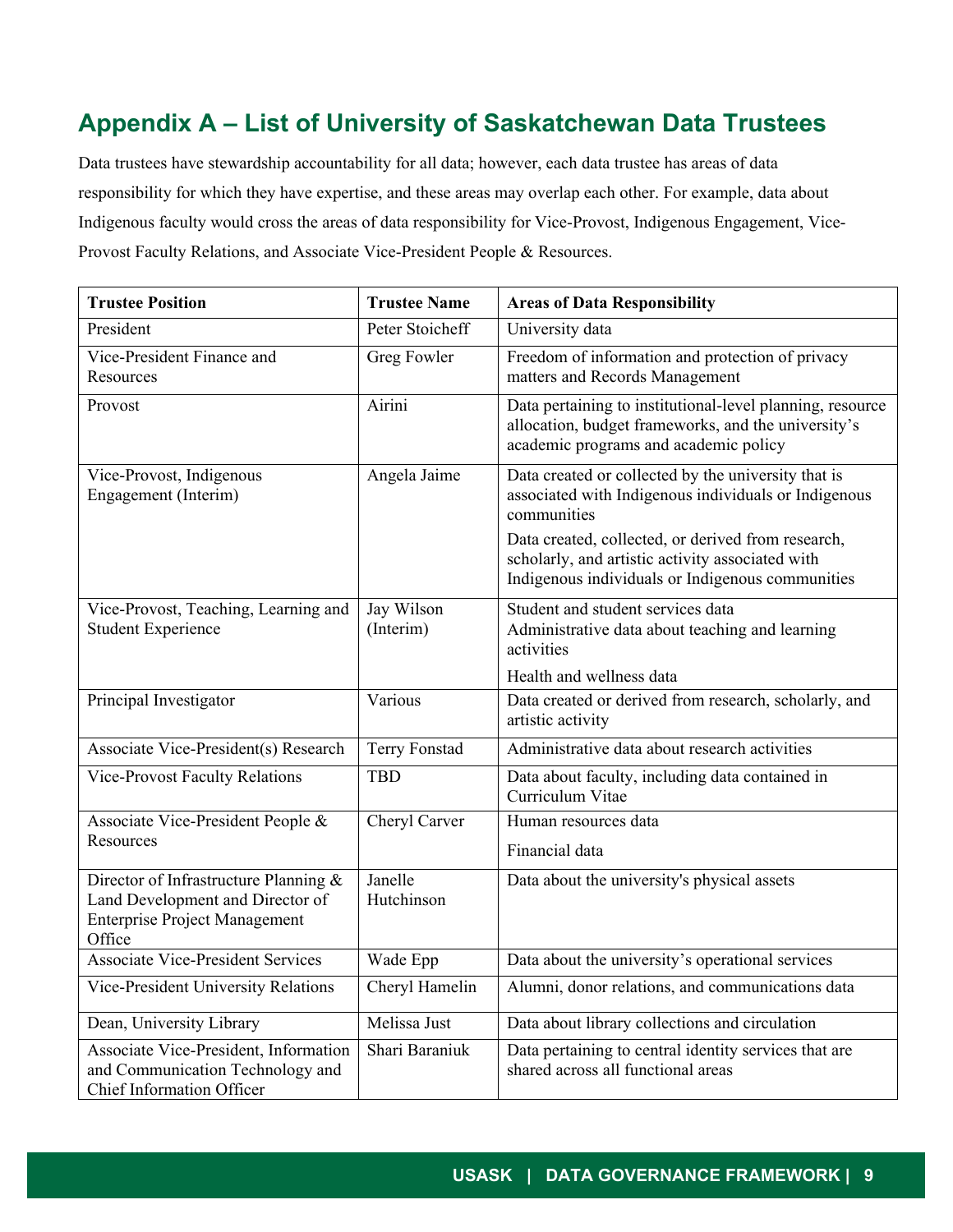### **Appendix B – Definitions**

- **Academic home –**The college, school, division, department or unit in which the Principal Investigator holds their primary appointment.
- **Administering unit –** The college, school, division, department, centre or other university unit that accepts administrative responsibility for a Funded or Non-Funded Research Project. In cases where the Administering Unit is not the Academic Home of the Principal Investigator, they may transfer administrative responsibility for a Funded or Non-Funded Research Project to an Administering Unit with approval from their Academic Home and the Administering Unit that accepts the administrative responsibility.
- **Data classification** The act of grouping data into categories that are used to facilitate access to institutional data. The categories balance the sensitivity of the data with business need to access the data, while taking into consideration the impact of unintended disclosure of the data.
- **Data domain** A sub-grouping of data within a functional area or a research project.
- **Data governance**  Establishing and maintaining the processes by which decisions regarding data are made. It includes establishing the data governance framework, approving data processes and resolving disputes concerning data issues.
- **Data management** Encompasses activities that relate to the creation, collection, storage, maintenance, cataloguing, use, dissemination and disposal of university data.
- **Data stewardship**  Ensuring that institutional data are reliable, consistent and of high quality and that they are accessible for appropriate purposes, people and systems; ensuring that institutional management practices comply with government legislation (e.g. PIPEDA, HIPA) and industry standards (e.g. Payment Card Industry Data Security Standard).
- **Derived data**  Data that is transformed from other data using a mechanism such as an arithmetic formula, composition, or aggregation.
- **Functional areas** A broad category of data that groups data based on type and use, such as student, employee, and advancement. These can be further divided into data domains. In the case of research data, the functional area is the research project.
- **Principal Investigator (PI)** The individual responsible for the intellectual leadership of a Research Project or Research Program. For clinical Research, the PI is defined as the person responsible for the conduct of clinical Research at a Research site, which is where the clinical trial related activities are conducted.
- **University community** All students, employees, faculty, postdoctoral fellows, researchers, alumni, agents, contractors, authorized guests, persons or organizations acting for or on behalf of the university.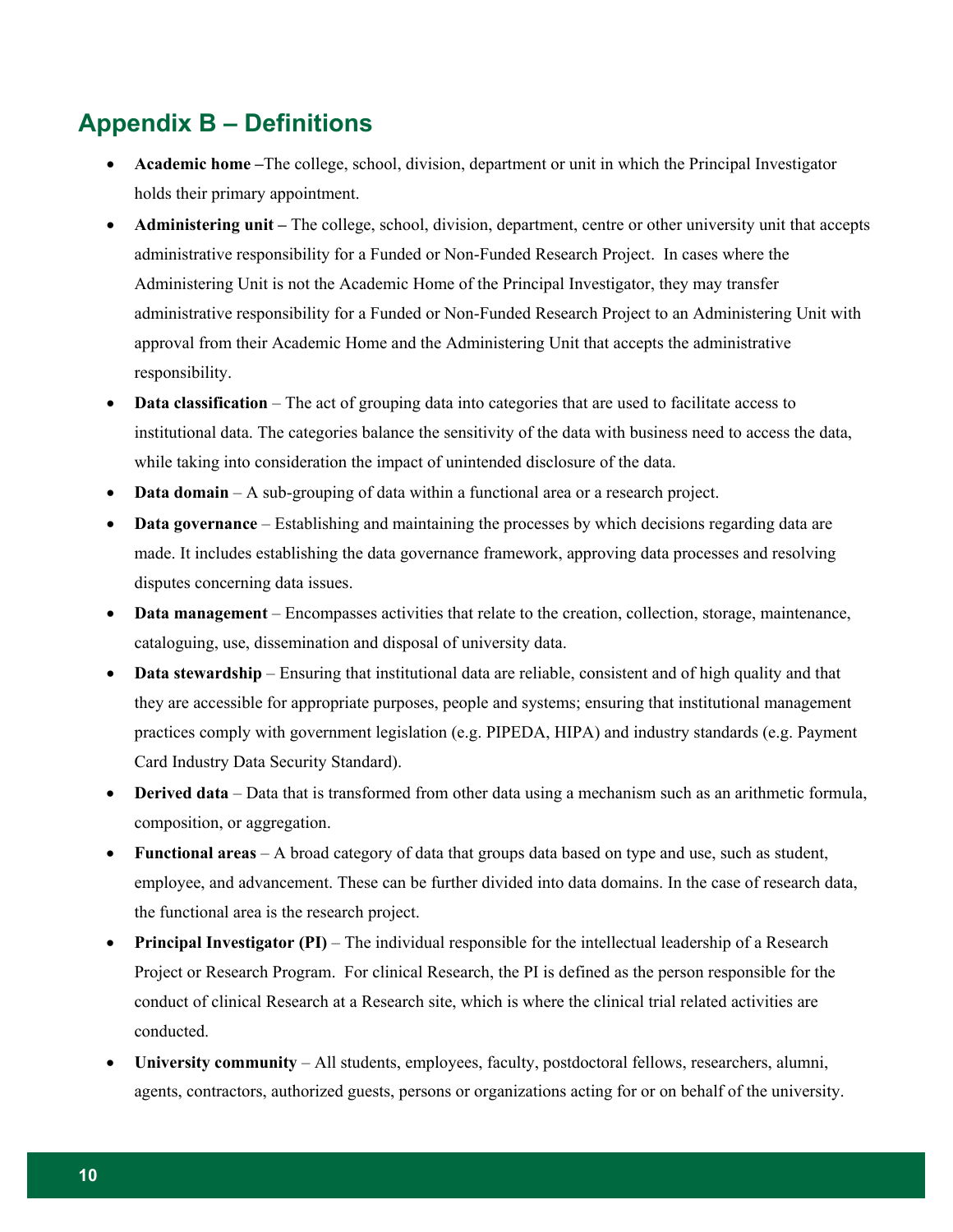- **University data**  Data that is created, collected and stored (either electronically or in hard copy) by units and members of the university community, in support of academic, research, and administrative activities. University data may include the following (these are not mutually exclusive):
	- o **Institutional data**  Data that is created, collected, and stored by all units and members of the university community, in support of academic and administrative activities. Data about research, scholarly and artistic activity, such as research grants held and publications generated, is considered institutional data.
	- o **Research data** Data that is created by or derived from research, scholarly, and artistic activities.
	- o **Personal data** Data that contains personal information about an identifiable individual as defined in the Provincial Local Authority Freedom of Information and Protection of Privacy Act (LAFOIPP). This data, if compromised or used inappropriately, would have implications to the privacy of an individual.
	- o **Indigenous data** Data created or collected by the university that is associated with Indigenous individuals or communities.
	- o **Indigenous research data** Data created or derived from research, scholarly, and artistic activity associated with Indigenous communities.
	- o **Third-party data** Data that is created or owned by a third party and is being used in support of academic, research and administrative activities. This data if compromised or used inappropriately would have implications for the third party. This includes data such as licensed software or software components, and copyrighted material.